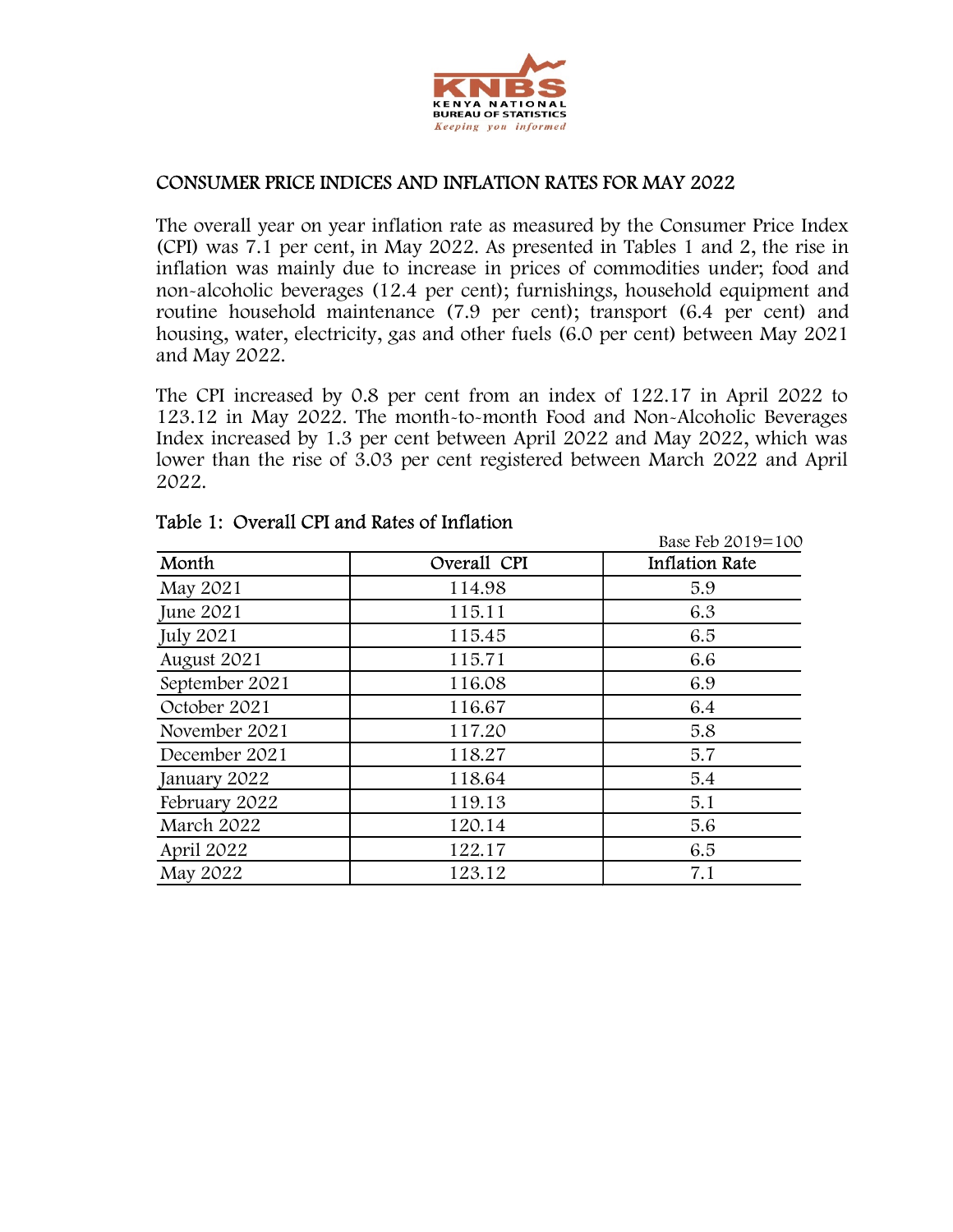|                                                                          | Weight % | Table 2: One and Twelve-Month Changes in the Consumer Price Indices<br>% Change on<br>last month (May month of the<br>2022/<br>April 2022) | % Change on same<br>previous year (May<br>2022/May 2021) |
|--------------------------------------------------------------------------|----------|--------------------------------------------------------------------------------------------------------------------------------------------|----------------------------------------------------------|
| 13 COICOP Divisions                                                      |          |                                                                                                                                            |                                                          |
| Food and Non-Alcoholic Beverages                                         | 32.9094  | 1.3                                                                                                                                        | 12.4                                                     |
| Alcoholic Beverages, Tobacco and Narcotics                               | 3.3289   | 0.1                                                                                                                                        | 3.6                                                      |
| Clothing and Footwear                                                    | 2.9914   | 0.2                                                                                                                                        | 2.1                                                      |
| Housing, Water, Electricity, Gas and Other Fuels                         | 14.6124  | 0.6                                                                                                                                        | 6.0                                                      |
| Furnishings, Household Equipment and Routine<br>Household Maintenance    | 3.7372   | 1.0                                                                                                                                        | 7.9                                                      |
| Health                                                                   | 2.9116   | 0.0                                                                                                                                        | 1.0                                                      |
| Transport                                                                | 9.6468   | 0.8                                                                                                                                        | 6.4                                                      |
| Information and Communication                                            | 7.7840   | 0.1                                                                                                                                        | 2.4                                                      |
| Recreation, Sport and Culture                                            | 1.7219   | $0.4\,$                                                                                                                                    | $2.9\,$                                                  |
| <b>Education Services</b>                                                | 5.5620   | 0.3                                                                                                                                        | 1.0                                                      |
|                                                                          | 8.0991   | $0.2\,$                                                                                                                                    | 2.2                                                      |
| Restaurants and Accommodation Services                                   |          | 0.0                                                                                                                                        | $0.3\,$                                                  |
| Insurance and Financial Services                                         | 2.2423   |                                                                                                                                            |                                                          |
| Personal Care, Social Protection and Miscellaneous<br>Goods and Services | 4.4532   | 0.5                                                                                                                                        | 3.0                                                      |

Table 2: One and Twelve-Month Changes in the Consumer Price Indices

As shown in Table 3, relative to April 2022, prices of fortified maize flour, cooking fat, cooking oil(salad) and fresh packeted cow milk increased by 6.9, 6.1 5.3 and 3.7 per cent in May 2022, respectively. During the same period, prices of kale (sukuma wiki), spinach and cabbages dropped by 5.0, 4.1 and 4.0 per cent, respectively. There was a notable increase in prices of food items in May 2022, compared with the prices recorded in May 2021.

Furnishings, Household Equipment and Routine Household Maintenance, increased by 1.0 per cent between April 2022 and May 2022. This was due to an increase in prices of laundry/bar soap and detergents, among other items, as indicated in Table 3